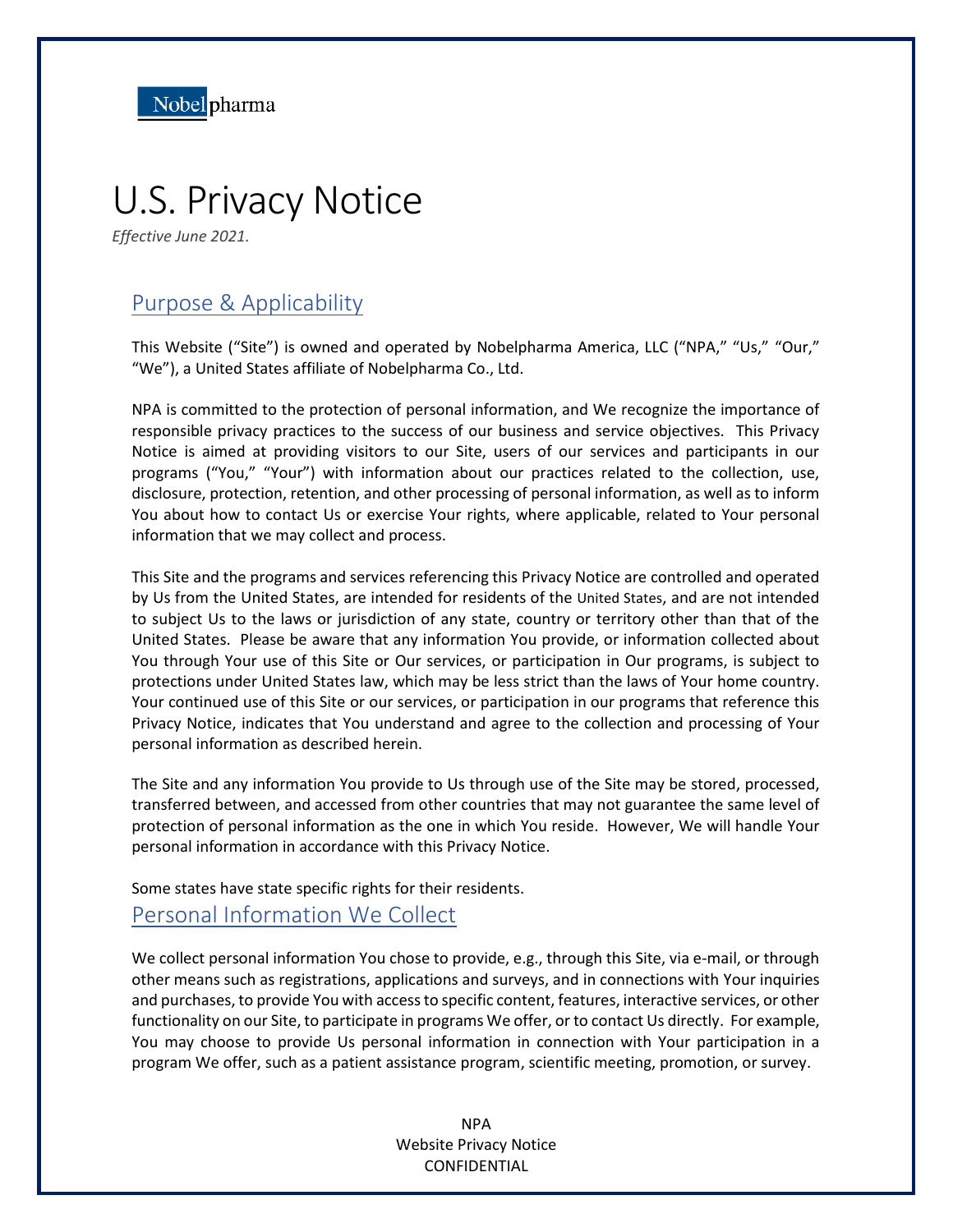

In addition, We may gather information about You automatically through Your use of the Site, such as Your IP address, and how You navigate our Site. See also, the Section below on Cookies.

If You submit any personal information relating to other people to Us, You represent that You have the authority to do so and to permit Us to use the information in accordance with this Privacy Policy.

Personal information We may collect may include, but is not limited to, the following:

#### Contact, Professional and Other Personal Information

In some cases, we may request information about you, such as:

- Contact information, such as Your name, postal address, e-mail address, telephone number
- Professional, government issued ID, information about your education, work history, medical specialty, etc.
- Insurance or financial information
- Other information as necessary to your use of our services, participation in our programs or to fulfill your requests

#### Health Related Information

This information may include details regarding:

- Health, diagnoses and medications
- Family medical history, etc.

This information may relate to identifiable individuals or non-identifiable individuals, and we process this information only as permitted by and in compliance with applicable laws, and only for permissible purposes

#### Digital Information & Online Identifiers

This may include information such as:

- IP Address
- Geographic location
- Our websites You have accessed, and similar information

We use this information to secure our websites, networks, systems, and other assets. Where permitted by law, we may collect this information automatically, for our legitimate business interests, such as improving our Sites, services or programs.

# How We Use Personal Information

In addition to the examples discussed above, NPA may process and use Your personal information, in accordance with applicable law, for purposes including, but not limited to, the following:

• As necessary for the performance of a contract, or at Your request, to provide You with information, services, etc.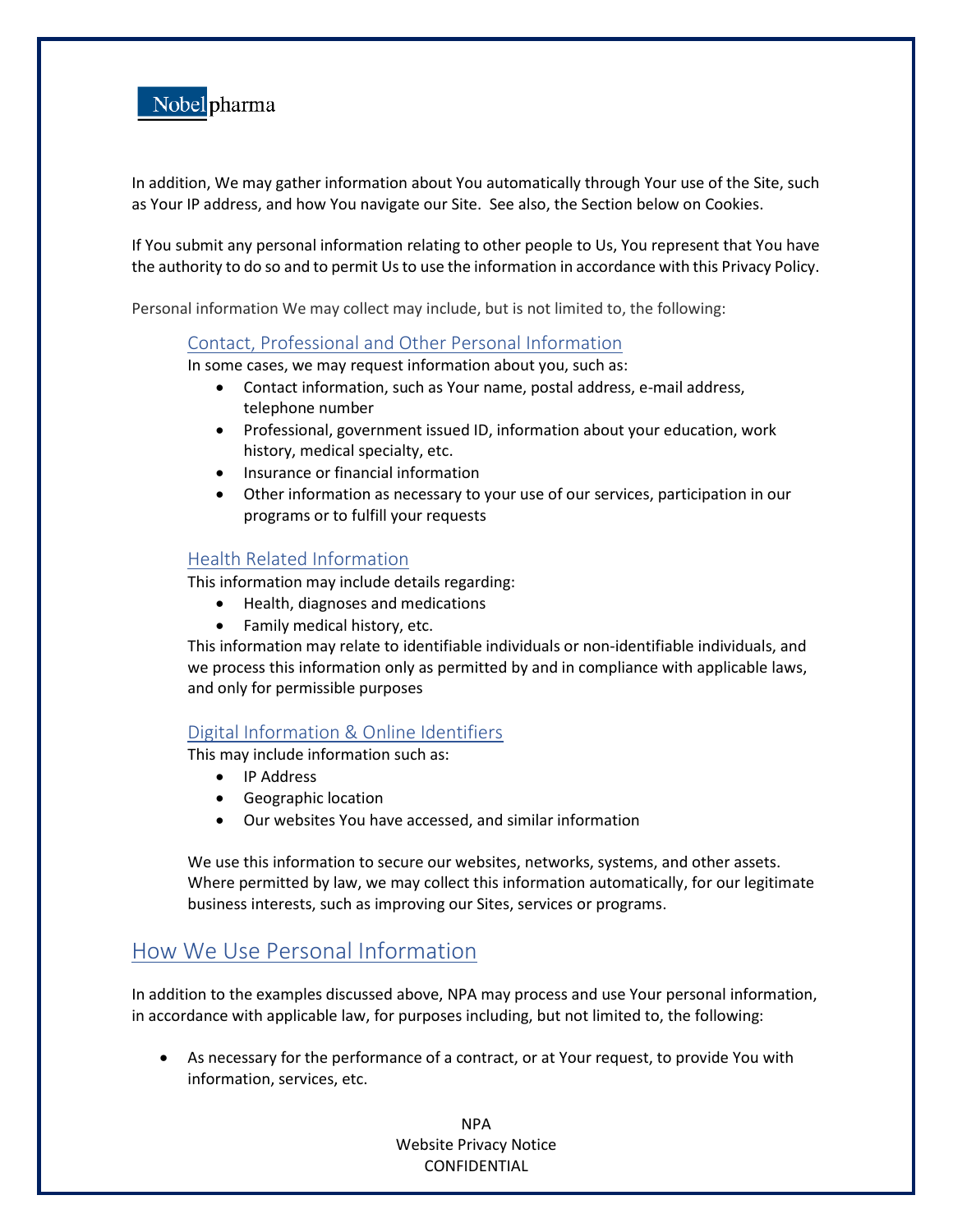

- When required by appliable law, such as to report adverse events related to our products, or to comply with transparency reporting obligations related to our interactions with Healthcare Professionals.
- When necessary to the protection of individual(s) vital interests or to protect the personal safety of users of Our products, Our services, the website or the public.
- When we have obtained your consent, where required by applicable law.
- As specifically directed by You.
- When pursuing our legitimate business interests, such as:
	- Research and Development activities
	- Managing Patient Support and Engagement activities
	- Healthcare Professional / Customer Relationship Management
	- Marketing, Sales and other Commercial activities
	- Partnerships and Business Collaboration activities
	- Personnel Management & Business Operations
	- Purchasing and Partnership Arrangements
	- Business Transactions, Mergers & Acquisitions, etc.

From time to time, We may use Your personal information with information obtained from other sources, such as public databases, social media platforms, and other third parties. For example, We may use such third party information to confirm contact or financial information, to verify licensure of healthcare professionals, or to better understand Your interests by associating demographic information with the information You have provided.

Where legally permissible, We may also combine personal information collected from You, through this Site and others or programs with our offline records and information obtained from public or third party sources. We use this consolidated information to gain user insights, monitor traffic patterns to the Site, affiliated website, and particular pages, as well as Site usage, in order to help Us improve this Site and others, enhance our marketing activities, and to facilitate other legitimate business functions.

# How We Share Personal Information

NPA does not sell, rent or lease Your personal information.

We may share personal information with [Nobelpharma Co., Ltd., its affiliates,](https://www.nobelpharma.co.jp/en/company/profile/information/) subsidiaries, business partners, and successors, and with various types of third-party service providers that perform certain functions on our behalf, partner with Us, or support our business operations. For example, We may engage, without limitation:

• Technical support services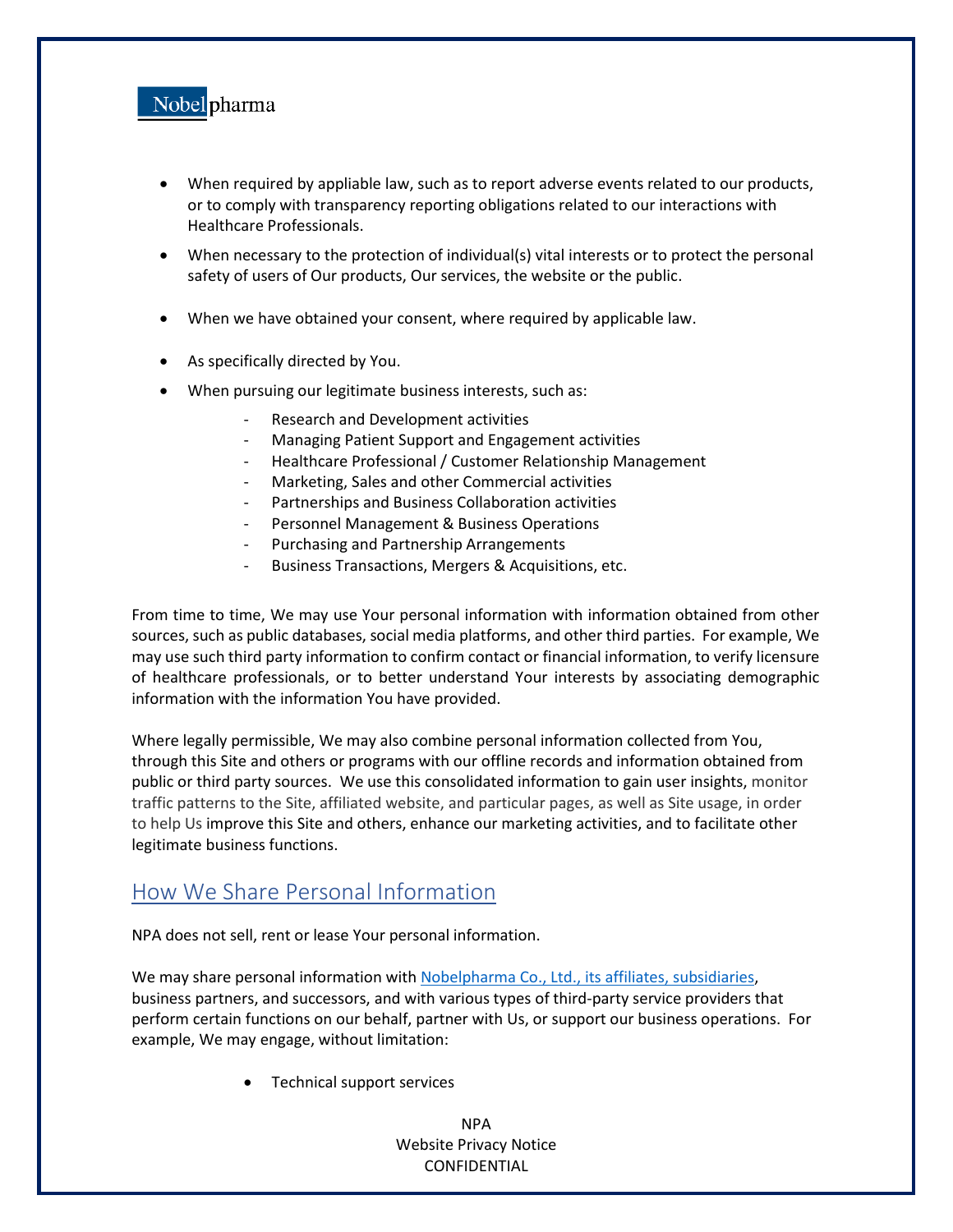

- Research & Data Analytics support services
- Marketing, Commercial & Communication support services
- Insurers & Professional Advisors, and
- Services related to Human Resource operations and management.

In those cases where personal information is shared with or disclosed to third parties, NPA takes commercially reasonable steps to require such third parties to implement and maintain appropriate measures to protect personal information, and to use or disclose the personal information only for purposes of providing Us with their applicable services or as required by applicable law.

We may also share personal information if We are required to do so by applicable law, in response to a valid legal request, as necessary to exercise or defend Our legal rights or interests, or as necessary to protect and defend the rights of the users of the website.

## How We Protect Personal Information

Although we cannot guarantee the security of activities, transmissions or communications conducted via the Internet, we have implemented commercially reasonable physical, technical and administrative security measures to protect personal information collected and used as described in this Privacy Notice. However, no such measure is ever 100% effective, and We cannot guarantee Your personal information will be secure from theft, loss, or unauthorized access or use.

## Personal Information of Children

This Site is not directed at children under the age of 13. We do not knowingly collect personal information from visitors to this Site or participants in our programs or services in this age group. We encourage parents to speak with their children about the use of the Internet and the information they disclose to or make available through Websites. Anyone under 13 years old must seek a parent or guardian's permission prior to using our Site or disclosing any personal information to NPA.

## Cookies & Tracking Technologies

#### **Cookies**

A cookie is a small data file containing information about a user that a website can place on Your device, computer, or hard drive.

Cookies are used for a variety of purposes, including to help Us make Your experience and interactions with our websites more efficient and easier for You by remembering things like Your language, display and other setting preferences.

We may place cookies (or other similar technologies) in a web browser (e.g., Internet Explorer, Chrome, etc.) file of Your computer or device when You visit the Site. In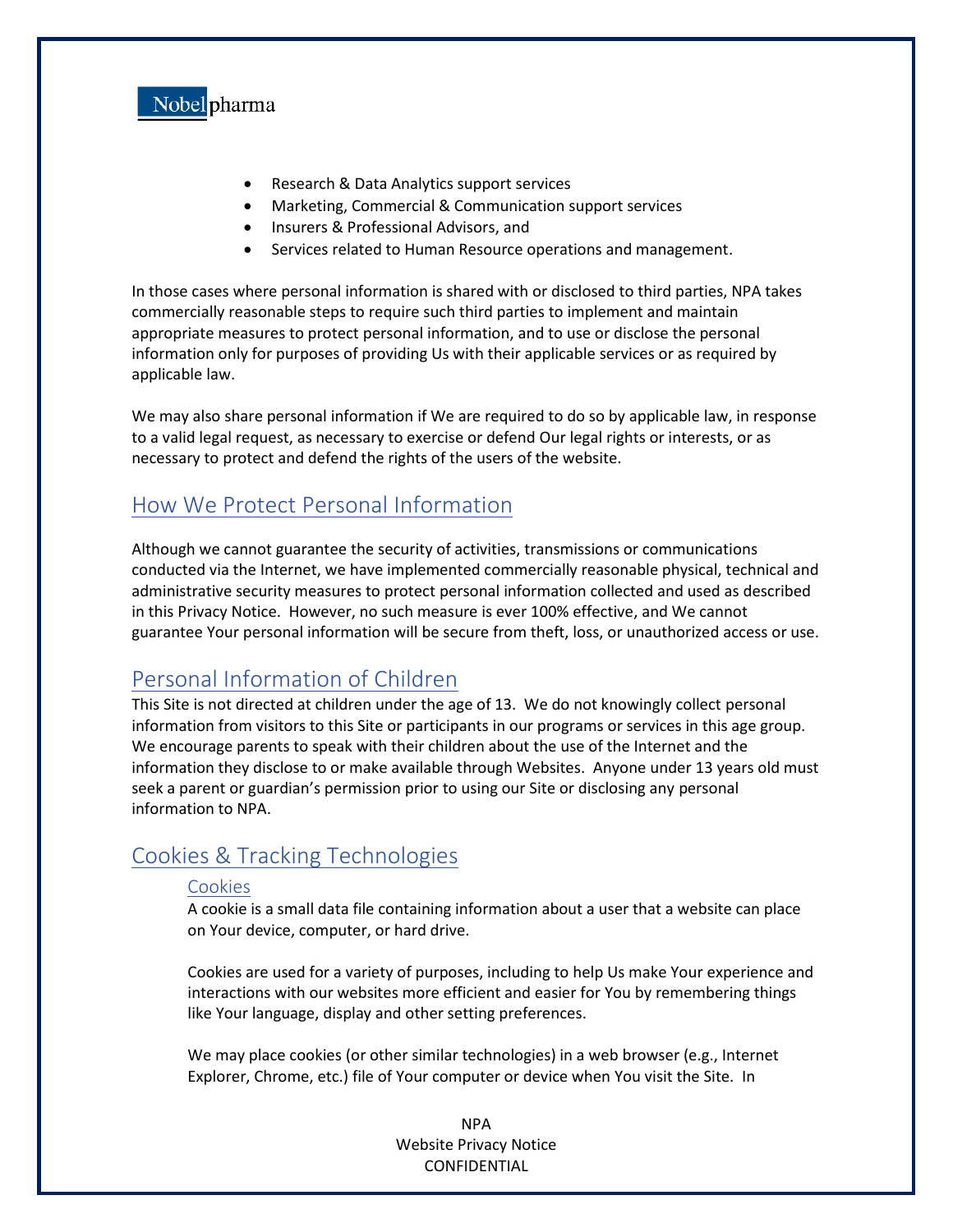

addition, We or independent, third parties with whom We have a relationship may also deliver cookies to Your web browser.

We may also utilize third party cookies and similar technologies, which are created by domains that are not on the website (or domain) You are visiting, such as web analytic services and advertising network services (e.g., [Google Analytics\)](https://developers.google.com/analytics/devguides/collection/analyticsjs/cookie-usage?hl=en). These technologies collect and analyze information about use of the Site and report on activities and trends. These services may also collect information regarding the use of other websites, apps and online resources. By using these services, We can gain helpful insights about how our websites are used and how We can improve Your experiences and interactions during Your visits.

You can learn about Google's practices by going to [www.google.com/policies/privacy/partners/](http://www.google.com/policies/privacy/partners/) and opt-out of them by downloading the Google Analytics opt-out browser add-on, available at [https://tools.google.com/dlpage/gaoptout.](https://tools.google.com/dlpage/gaoptout)

You can change Your browser settings to manage cookies based on Your preferences, such as by modifying Your browser settings, limiting or rejecting cookies, and/or deleting or declining cookies. However, if You choose to do so, You may not be able to interact with our Site in the same manner and the Site's functionality may be diminished or disabled.

For more information about cookies and how to manage, block and delete them, please visit: [www.allaboutcookies.org.](http://www.allaboutcookies.org/)

#### Do-Not-Track Signals

This Site does not recognize or respond to do-not-track signals, even when You have enabled do-not-track mechanisms on Your Internet browser. This means that under certain circumstances, We may be able to identify You when You visit this Site. For example, We may be able to link information about You related to Your previous visits to our Site and affiliated websites and social media websites, depending on whether our website cookies from earlier visits are still stored on Your computer.

For more information about do not track signals, visit: [www.allaboutdnt.com](http://www.allaboutdnt.com/)*.*

## Other Sites

This Site may contain links to other websites. NPA does not endorse, nor are We responsible for the operations or management of those other websites. Please be advised that this Privacy Notice does not apply to Your use of those other websites.

We encourage You to review other sites' applicable privacy notices, policies, terms of use, etc., to understand how they collect, use and protect personal information.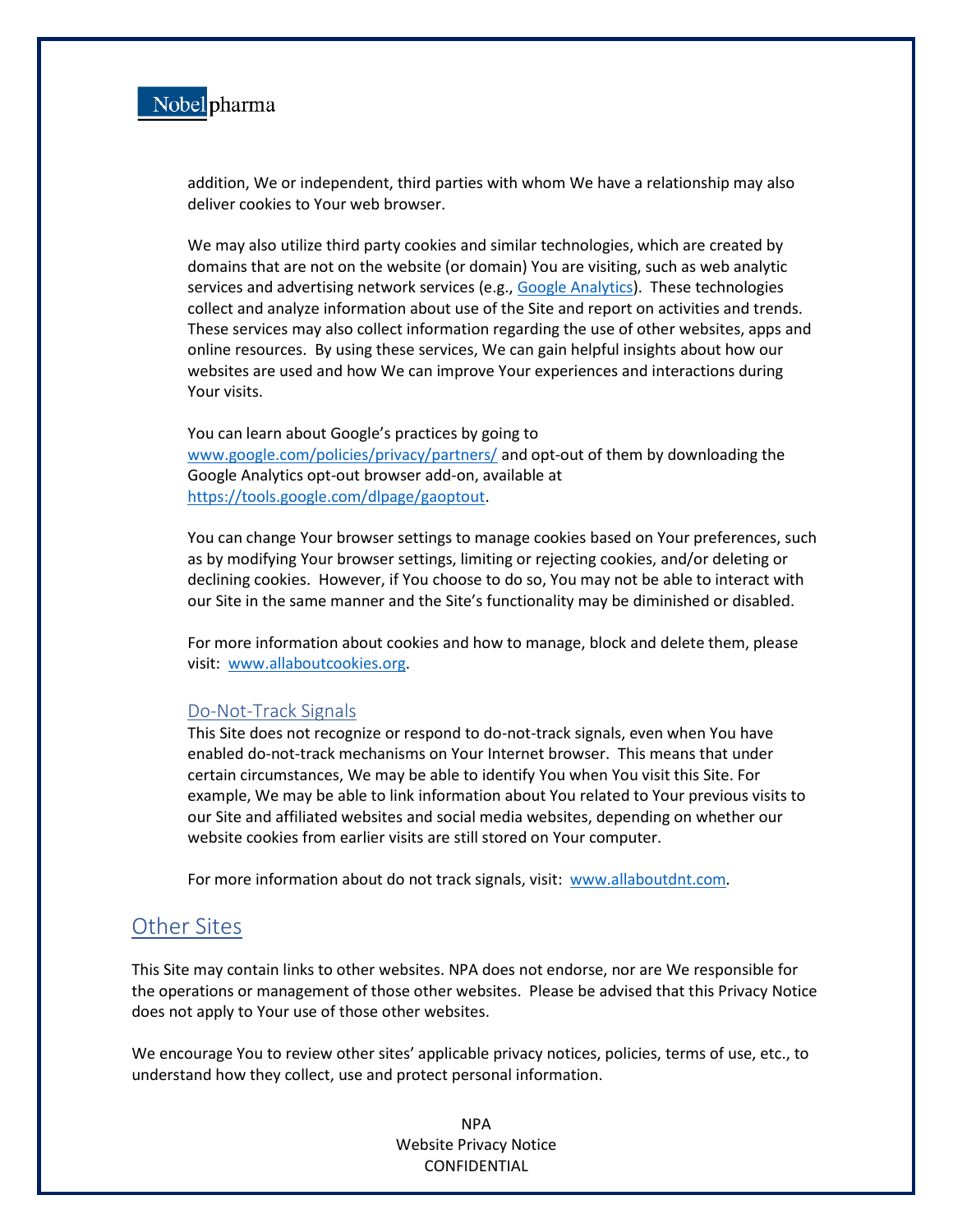

# Social Media

This Site may use social plugins (e.g., Facebook "Like" function) to enable You to easily share information with others. When You visit our Site, the operator of the social plugin may be able to place a cookie or similar technology on Your computer, enabling that operator to recognize individuals who have previously visited our Site. If You have previously logged into the associated social media website (e.g., Facebook) before browsing on our Site, the social plugin allows that social media website to receive information about Your visit to particular pages on our Site.

The social plugin may collect this information from visitors who have logged into social networks, regardless of whether they specifically interact with the plugin on our Site (e.g., by clicking "Like" or "Share"). The social plugin may also allow the social media website to share information about Your activities on our websites with other users of the respective social media website.

For further details about the information shared via a particular social media plugin, You should refer to information provided by the respective social media Site and its applicable privacy notice, policy, statement, terms of use, etc.

## Retention Periods

We retain personal information only for as long as needed to fulfill the purposes for which it was collected and in accordance with Our policies and with applicable laws.

# Your Rights & Choices

You may contact Us at any time (See How To Contact Us, below) to request information on how:

- We process Your personal information
- To access to the personal information We hold about You
- To correct any mistakes about Your personal information or to request deletion of the same
- To withdraw Your consent to certain types of processing of Your personal information
- To opt-out of services that You may have previously signed up for or for which You have registered

NPA is committed to respecting Your choices about the use of Your personal information, and We will take reasonable steps to respond to and honor such requests. However, if such a request places NPA or its affiliates in breach of its obligations under applicable laws, regulations or codes of practice, then NPA may not be able to comply with Your request, but You may still be able to request that We block the use of Your personal information for further processing. In the event We are unable or prohibited by law from complying with Your request, We will inform You within the time required under applicable law. Please note that We may need to retain certain personal